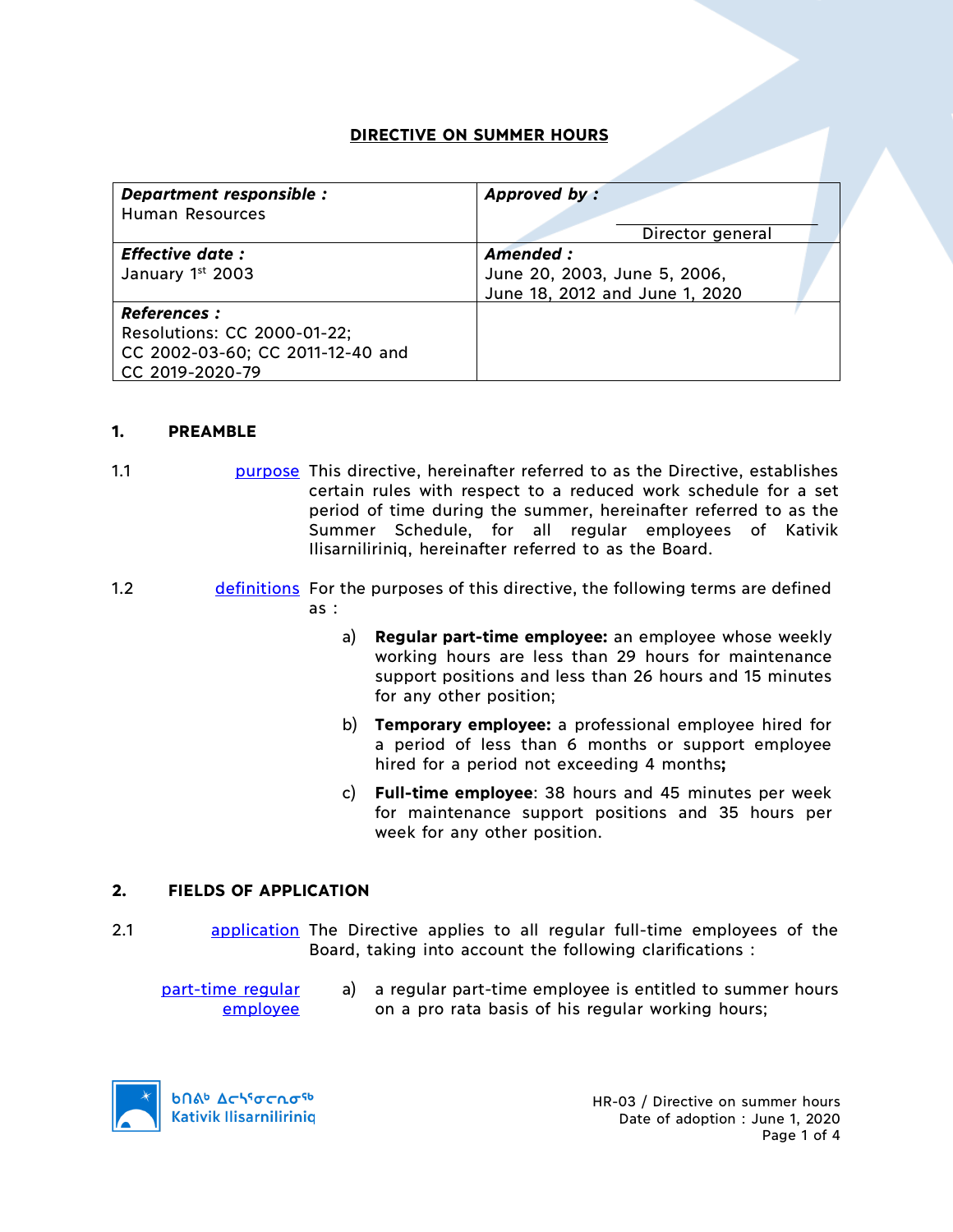- b) however, a regular part-time employee who normally works Friday afternoons is entitled to summer hours without loss of pay.
- temporary employee a) a temporary employee is not entitled to summer hours and is paid only for the hours actually worked.
- 2.2 **granting the The board is responsible for granting this benefit.** benefit

## **3. GENERAL PRINCIPLES**

- 3.1 period covered The Summer Schedule may begin no earlier than the Monday following the last closing of community schools and end no later than the Friday preceding the first opening of a community school. The Summer Schedule shall not exceed eight (8) weeks and the period is determined each year based on the needs of the Board.
- 3.2 working hours During the Summer Schedule period, the working hours for all employees including maintenance support positions are set out in Appendix 1.
- 3.3 absences Sick days, annual vacation days or compensatory time taken during summer hours are considered full days of absence and are deducted the equivalent of an entire day. Employees who are absent on Friday morning are considered absent for a full day.
- 3.4 **non-cumulative Summer Schedule working hours are neither transferable nor** benefit recoverable in the event of a Board closure.
- 3.5 loss of the An employee who does not or cannot benefit from the Summer benefit Schedule, for whatever reason, loses the benefit.
- 3.6 **overtime during Overtime is paid to an employee according to the collective** summer schedule agreements and other working conditions in effect and according to the number of the employee's regular working hours, with the following modifications :
	- a) Compensation at straight-time rate until the end of the employee's normal working hours in excess of what the employee already receives;
	- b) Compensation at the rate determined by the collective agreements or any other regulation of working conditions after the end of the employee's normal work schedule.

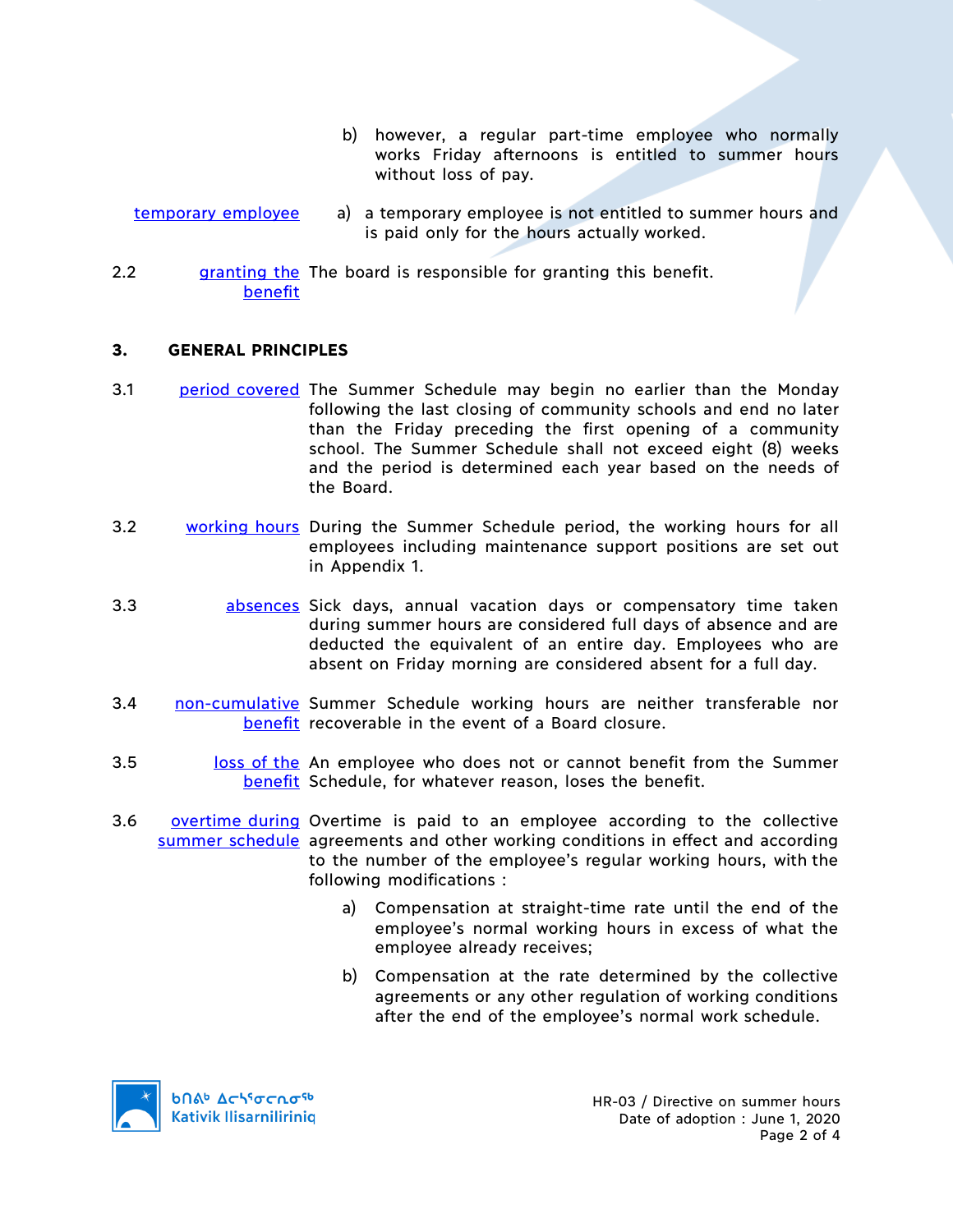3.7 shutdown The Board may, after consulting with the body provided for in the collective agreements or any other regulations on working conditions, determine a period of total or partial shutdown of its activities during the usual vacation period. The duration of this period may not exceed ten (10) working days. For this purpose, clause 5-6.05 of the Collective Agreement for Support Staff and clause 7-7.9 of the Collective Agreement for Professionals shall apply.

# **4. APPLICATION DE LA DIRECTIVE**

- 4.1 **previous** This Directive replaces all other directives of the Board pertaining provisions to this subject.
- 4.2 responsibility All employees must comply with this Directive.

All managers must know, understand, disseminate and apply this Directive.

The Director of Human Resources is responsible for interpreting and updating this Directive.